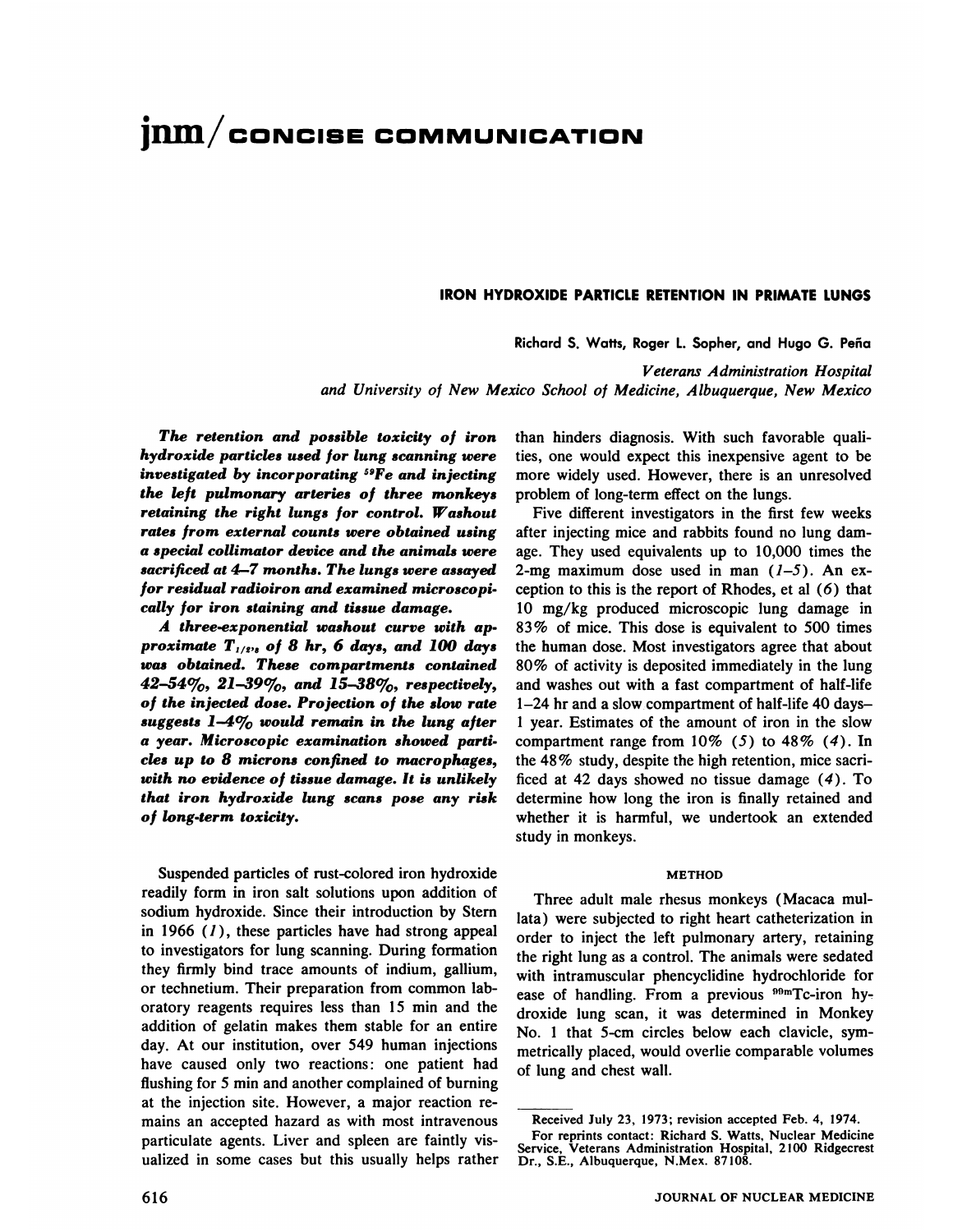On the day of. injection, eluate from a decayed technetium generator and  $20-40 \mu$ Ci of <sup>59</sup>FeCl were incorporated into iron hydroxide aggregates prepared by the method of Bruno, et al (7). The particles were then washed with saline to remove free 59Fe and resuspended. They ranged from 3—120microns in size and were in the ferric or oxidized form. An aliquot was taken for standards and the remainder slowly injected into the left pulmonary artery. The elemental iron deposited in the left lung was 1.28 elementar from deposited in the fett lung was 1.28<br>
mg for Monkey No. 1, 0.70 mg for Monkey No. 2,<br>  $\frac{\text{CPM}_1 - \text{CPM}_2 - \text{Bkg}_1 + \text{Bkg}_2}{1 - \text{T}}$ and 0.74 mg for Monkey No. 3. For Monkey No.I, this was  $0.14 \text{ mg/kg}$  or five times the human maximum dose.

External monitoring was done with a 3-in. sodium iodide crystal shielded by 3 in. of lead. Shield pene tration from the  $1.1$  and  $1.3$  MeV radiations was estimated by counting each area with and without a hollowed lead cone in the collimator mouth (Fig. 1). This cone interferes only with photons arising from the tissue of interest and not with photons penetrating the shield. The true counting rate is calculated by subtracting the counting rate with the cone from the counting rate without the cone and dividing by one minus the transmission factor (T) of this cone:



**FIG. 1. Diagramof high-energygammacollimatorwith lead cone attenuating radiation from area ofinterest but not from** region.

- 1. CPM<sub>1</sub> (without cone) = Instrument Bkg + Counts from Area of Interest  $+$  Penetration **Counts**
- 2. CPM<sub>2</sub> (with cone)  $=$  Instrument Bkg with cone  $+$  (T  $\times$  Counts from area of Interest) + Penetration Counts

Subtraction of 2 from 1 and simplification yields:

Counts from Area of Interest  $=$ 

$$
\frac{CPM_1 - CPM_2 - Bkg_1 + Bkg_2}{1 - T}
$$

This method  $(8)$  is accurate down to 5% of the isotope left in the area of interest with the other 95% causing shield penetration. At that point there is con siderable fluctuation in serial counts. A final correc tion was made for marrow and red cell radioiron by subtracting right from left lung counting rates. This gave the test lung activity remaining from the original particle deposition whether the material was already solubilized and phagocytosed or still particu late. This probe monitored one-third of each lung, as indicated by the external counting rate immedi ately after injection compared with the standard, and by the counting rate at the end of the curve compared with the excised lung. Initial low liver counts sug gested that almost no particles passed through the lung.

The animals were sacrificed at 4, 5, and 7 months. Under anesthesia, we quickly opened the chest and clamped the lung roots to prevent hemorrhages. The excised lungs were perfused with saline under less than 20-cm  $H<sub>2</sub>O$  pressure to remove blood, fume fixed by the method of Hentel and Longfield  $(9,10)$ , and assayed in a large volume counter. They were also autoradiographed and examined microscopi cally for tissue damage and iron staining. The micro scopic estimate was done by blind comparison of test and control lungs.

# RESULTS

Clearance rates. Monkey No. 3 experienced in advertent spillage of some particles into the right pulmonary artery at injection and this was probably the cause of an erratic elution curve. However, Mon keys 1 and 2 displayed smooth, almost identical "best fit" curves, suitable for analysis (Figs.  $2, 3$ ). Two aberrant points between Days 35 and 40 that fell between 1 and  $2\%$  were minimized in fitting the curve. Each curve showed three compartments. The rapid one with 42—54% of the particles washed out with a  $T_{1/2}$  of 8–9 hr. The intermediate one with 21–39% washed out with a  $T_{1/2}$  of 3–6 days. The slow compartment contained 15-38% and disap-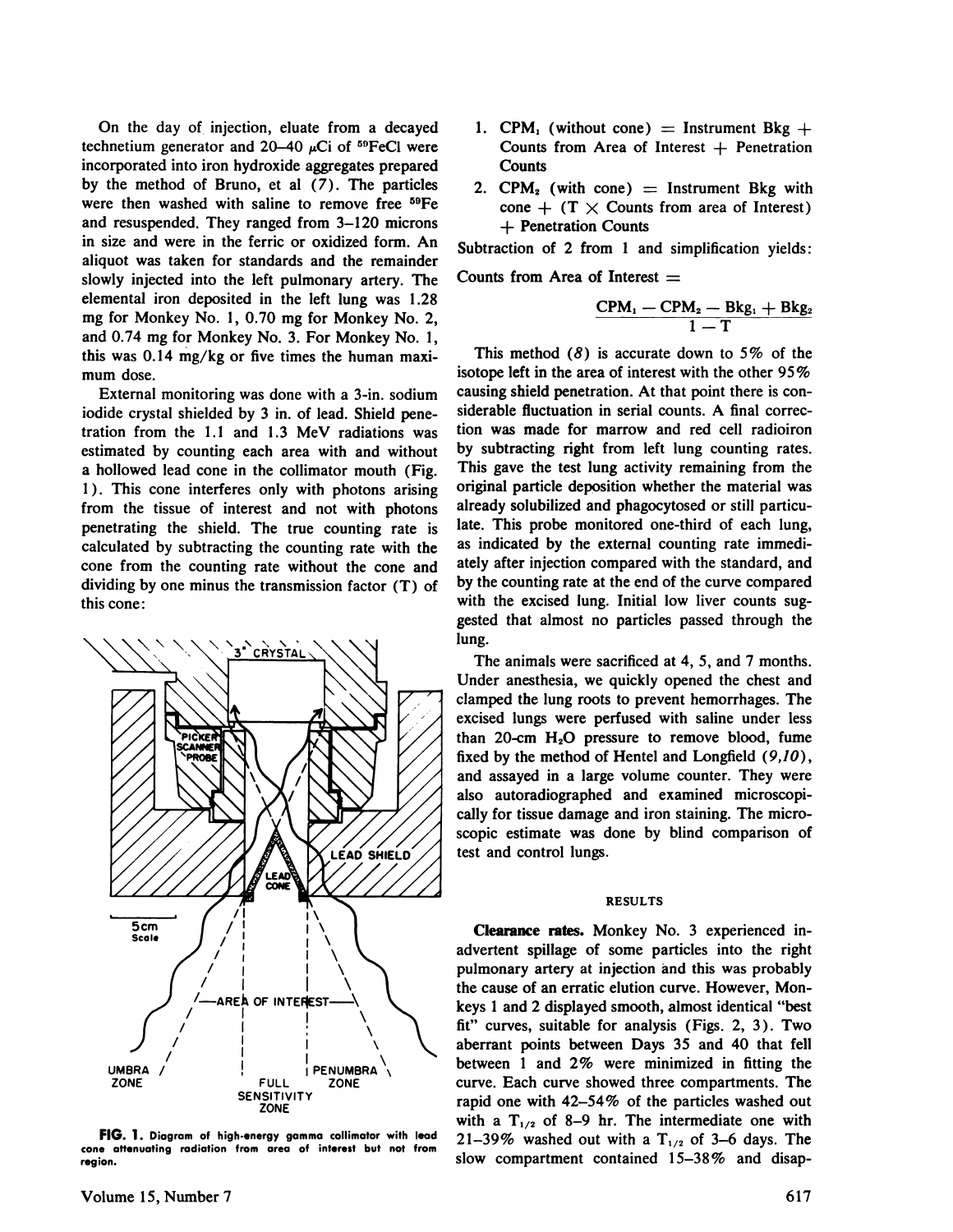

FIG. 2. Disappearance curve of <sup>50</sup>Fe-iron hydroxide particles **from upper lung area (Monkey No. 1). Expansion of first 6 days** shown as insert.



FIG. 3. Disappearance curve of <sup>50</sup>Fe-iron hydroxide particles from upper lung area (Monkey No. 2). Expansion of first 6 days **shown as insert.**

peared with a  $T_{1/2}$  of 104–105 days. Projection of this slow rate suggests  $1-4\%$  would remain in the lung after a year.

Postmortem retention. Assuming the few minutes

low pressure saline perfusion did not dislodge iron particles, the postmortem radioiron content 4—7 months after injection was 4.2, 15.3, and 14.8% of the dose. This corresponded very nearly to three times the external estimate from monitoring one third of the lungs: 2.5, 5.3, and 6.5% (Table 1). This correlation supports the above assumption.

Particle distribution. Microscopic sections 5 microns thick were evaluated without knowledge of their identity. There was no trace of tissue damage in either the test or control lungs. Iron stains showed no visible iron in the control lungs except for a trace in Monkey No. 3, in which there had been slight spillage. All sections of the test lungs showed iron particles in the connective tissue, confined to macro phages, with a density of  $1-15$  deposits/1.2-mm microscopic field. No particles were present in al veoli or capillaries. Particles ranged from less than 1 up to 8 microns and none had evoked any patho logic reaction. Gross autoradiograms failed to dem onstrate any hilar node concentration and they con firmed the patchy septal distribution.

### **TABLE 1. RETENTION OF 5@FeIN THREE MONKEY LUNGS\* AT 4, 5, AND 7 MONTHS AFTER INJECTION**

|                  | Weight<br>$(g_m)$ | Nett<br><b>CPM</b> | CPM/<br>gm | Dose<br>(% ) |
|------------------|-------------------|--------------------|------------|--------------|
|                  |                   |                    |            |              |
| Left upper lobe  |                   |                    |            |              |
| Monkey No. 1     | 1.41              | 396                | 283        | 1.16         |
| Monkey No. 2     | 1.10              | 1.109              | 1,008      | 1.40         |
| Monkey No. 3     | 0.83              | 2.010              | 2.422      | 8.40         |
| Left middle lobe |                   |                    |            |              |
| Monkey No. 1     | 2.48              | 595                | 238        | 1.75         |
| Monkey No. 2     | 2.00              | 3.874              | 1.937      | 5.00         |
| Monkey No. 3     | 0.70              | 752                | 1.074      | 3.14         |
| Left lower lobe  |                   |                    |            |              |
| Monkey No. 1     | 2.64              | 512                | 197        | 1.50         |
| Monkey No. 2     | 0.98              | 7.085              | 7,230      | 9.20         |
| Monkey No. 3     | 2.16              | 2.939              | 1.361      | 12.27        |
| Total left luna  |                   |                    |            |              |
| Monkey No. 1     | 6.53              | 1,503              | 230        | 4.41         |
| Monkey No. 2     | 4.08              | 12,068             | 2,958      | 15.60        |
| Monkey No. 3     | 3.39              | 5,701              | 1.682      | 23.81        |
| Right lung       |                   |                    |            |              |
| Monkey No. 1     | 6.78              | 18                 | 8          | 0.16         |
| Monkey No. 2     | 4.80              | 209                | 43.5       | 0.27         |
| Monkey No. 3     | 4.28              | 2,150              | 502        | 8.97         |
| Left lung minus  |                   |                    |            |              |
| riaht luna‡      |                   |                    |            |              |
| Monkey No. 1     |                   | 1,485              |            | 4.25         |
| Monkey No. 2     |                   | 11,859             |            | 15.33        |
| Monkey No. 3     |                   | 3,551              |            | 14.84        |

**\* Monkeys Nos. 1, 2, and 3 were sacrificed at 4, 5, and 7 monthsafter injection, respectively.**

**t Five-mmcountsbackground135CPM.**

:@Left lung counts (particle -(- free MFe) minus right lung **counts+ (free @Fe)= @Fehydroxide particles in left lung.**